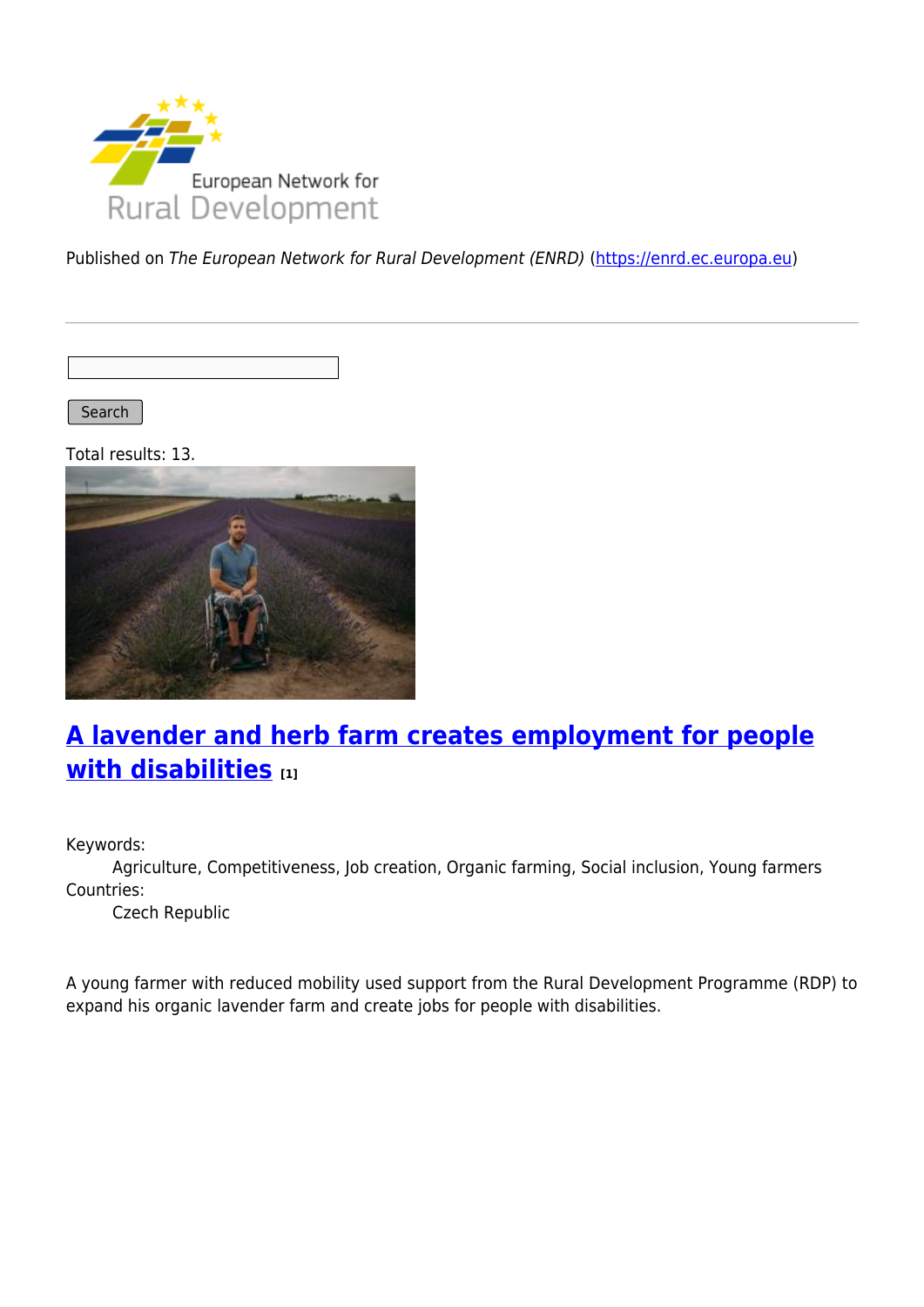

## **[Restoration of four traditional houses on Nisyros island](https://enrd.ec.europa.eu/projects-practice/restoration-four-traditional-houses-nisyros-island_en) [2]**

Keywords: Entrepreneurship, Job creation, Tourism Countries: Greece

Rural Development Programme (RDP) support contributed to the revitalisation of an almost abandoned village in the small Aegean island of Nisyros.



#### **[Eliana bakery upgrade](https://enrd.ec.europa.eu/projects-practice/eliana-bakery-upgrade_en) [3]**

Keywords: Entrepreneurship, Food & Drink, Job creation, Rural business Countries: Greece

A bakery in a small Aegean island used Rural Development Programme (RDP) support to modernise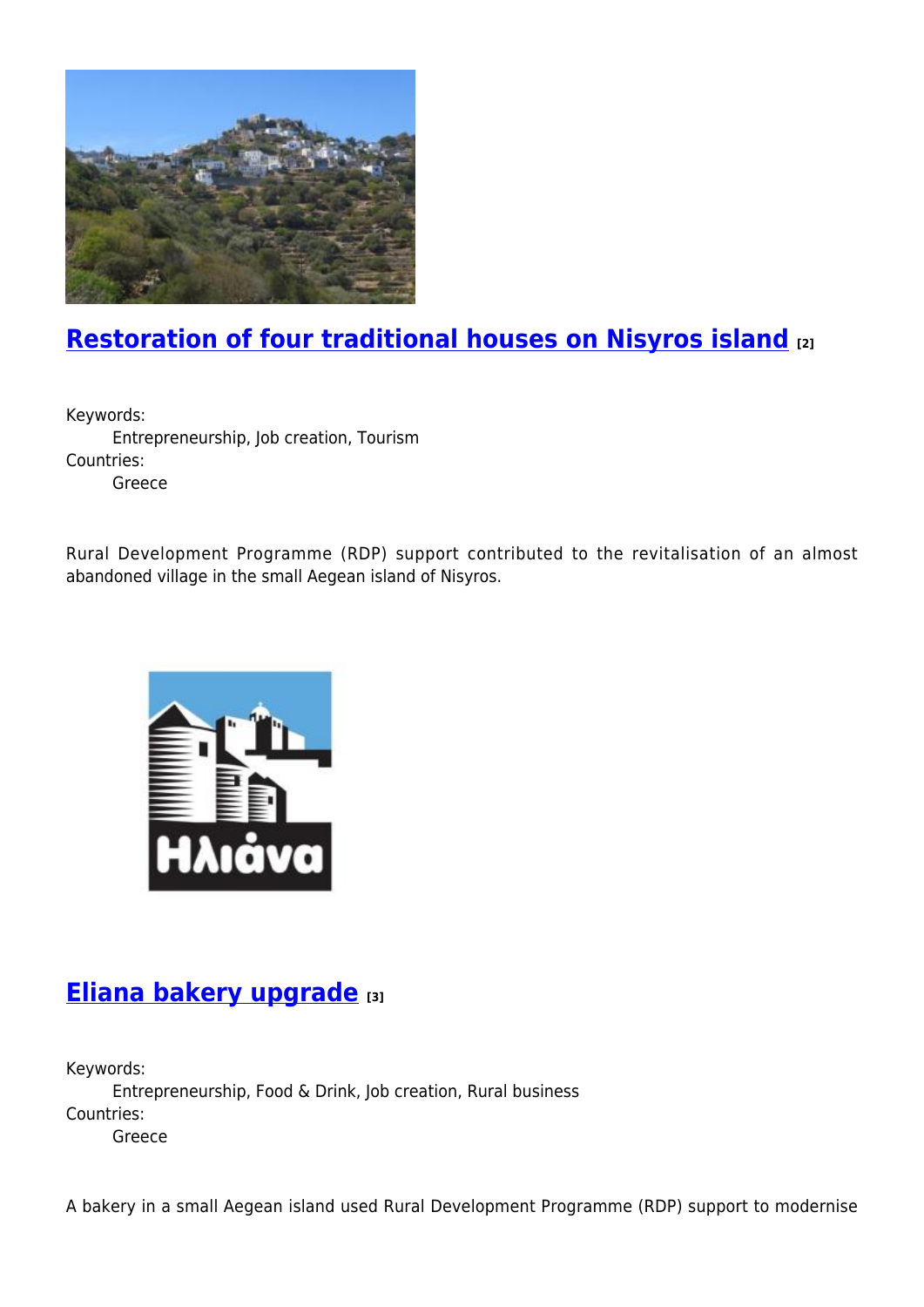its workshop and expand its production capacity to provide high quality local products.



## **[Michaela Hlubková - a dairy farm start-up](https://enrd.ec.europa.eu/projects-practice/michaela-hlubkova-dairy-farm-start_en) [4]**

Keywords: Animal husbandry, Entrepreneurship, Women, Young farmers Countries:

Czech Republic

A young female farmer used RDP support to develop her goat dairy farm into a dairy and become a major supplier of dairy products domestically and abroad.



## **[Codita Sorin-Cristian - a young farmer's individual](https://enrd.ec.europa.eu/projects-practice/codita-sorin-cristian-young-farmers-individual-enterprise_en) [enterprise](https://enrd.ec.europa.eu/projects-practice/codita-sorin-cristian-young-farmers-individual-enterprise_en) [5]**

Keywords:

Agriculture, Competitiveness, Family farming, Farm restructuring/modernisation, Rural SMEs, Young farmers

Countries:

Romania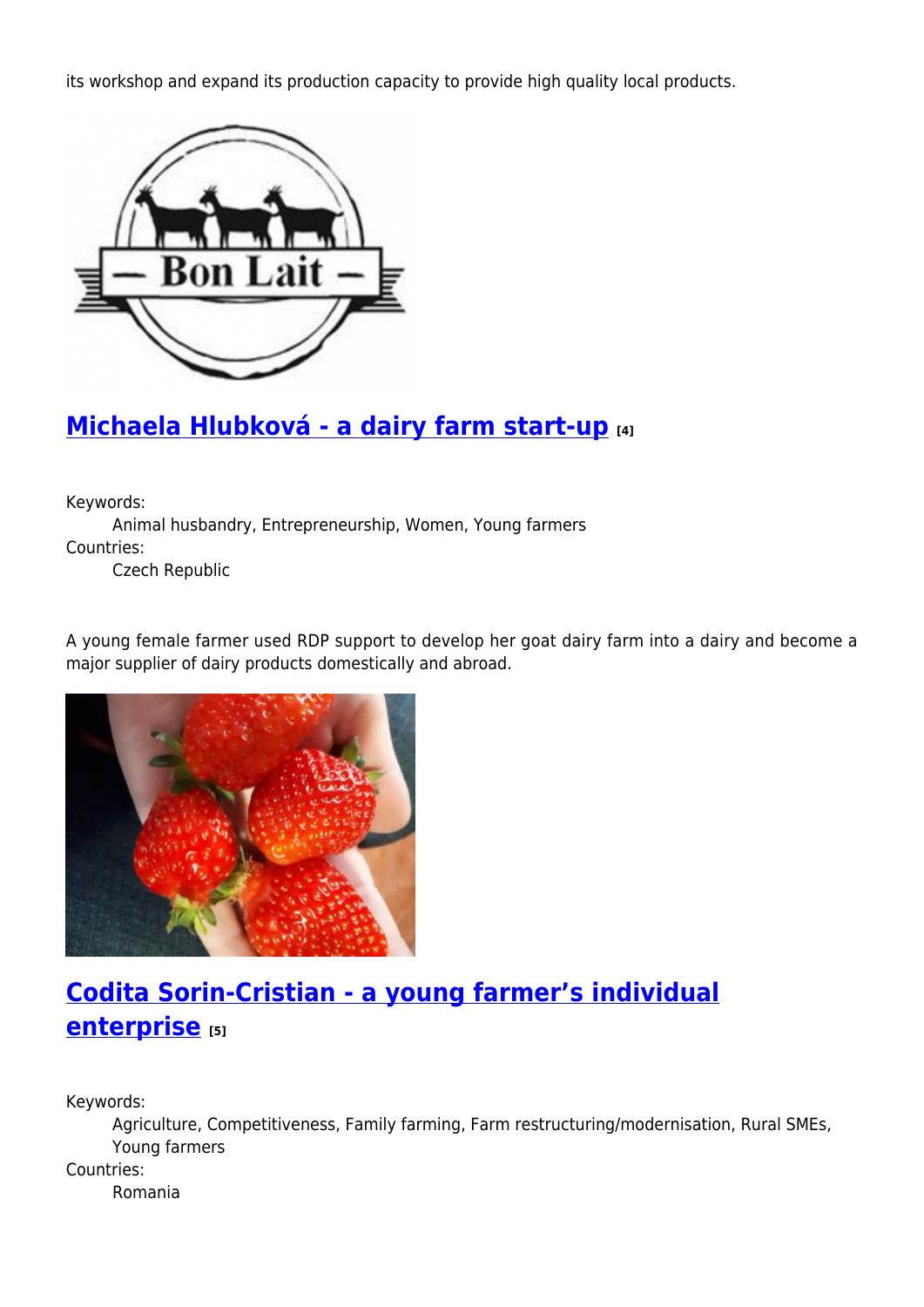EAFRD support enabled a young person to start his own commercially-oriented farm, thus contributing to the generational renewal of the sector.



## **[Diversification to non-agricultural activities on the farm](https://enrd.ec.europa.eu/projects-practice/diversification-non-agricultural-activities-farm-abraham_en) [Abraham](https://enrd.ec.europa.eu/projects-practice/diversification-non-agricultural-activities-farm-abraham_en) [6]**

Keywords:

Competitiveness, Diversification, Entrepreneurship, Farm restructuring/modernisation, Rural business

Countries:

Czech Republic

A diversified farm with a carpentry workshop, used RDP support to acquire a telescopic handler in order to improve its productivity.



**[Darja Šolar - A young farmer investing in beekeeping](https://enrd.ec.europa.eu/projects-practice/darja-solar-young-farmer-investing-beekeeping_en) [7]**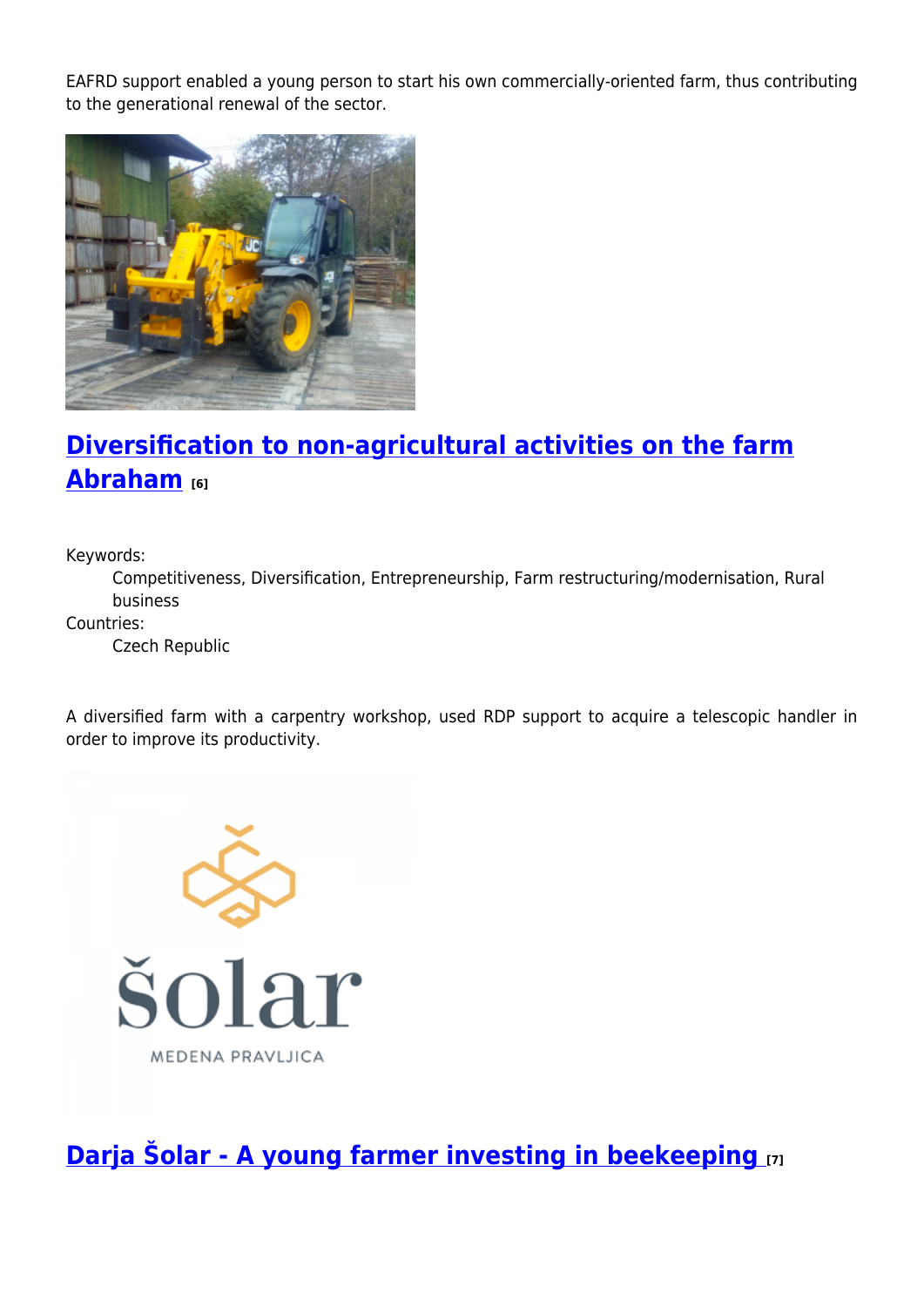Keywords:

Agriculture, Competitiveness, Direct marketing, Diversification, Market development, Rural SMEs, Women, Young farmers

Countries:

Slovenia

A young farmer used RDP support to expand and diversify the range of products and services offered by her beekeeping holding.



# **[Matic Vizjak – Creating innovative products from chilli](https://enrd.ec.europa.eu/projects-practice/matic-vizjak-creating-innovative-products-chilli-peppers-and-beekeeping_en) [peppers and beekeeping](https://enrd.ec.europa.eu/projects-practice/matic-vizjak-creating-innovative-products-chilli-peppers-and-beekeeping_en)** [8]

Keywords:

Agriculture, Competitiveness, Direct marketing, Diversification, Entrepreneurship, Innovation, Product quality, Young farmers

Countries:

Slovenia

An ambitious entrepreneur used business start-up aid for young farmers in order to modernise his farm and create a series of innovative products.



#### **[Cojocaru Nicusor-Alin holding, setting up as a young farmer](https://enrd.ec.europa.eu/projects-practice/cojocaru-nicusor-alin-holding-setting-young-farmer_en) [9]**

Keywords:

Agriculture, Competitiveness, Environmental protection, Job creation, Young farmers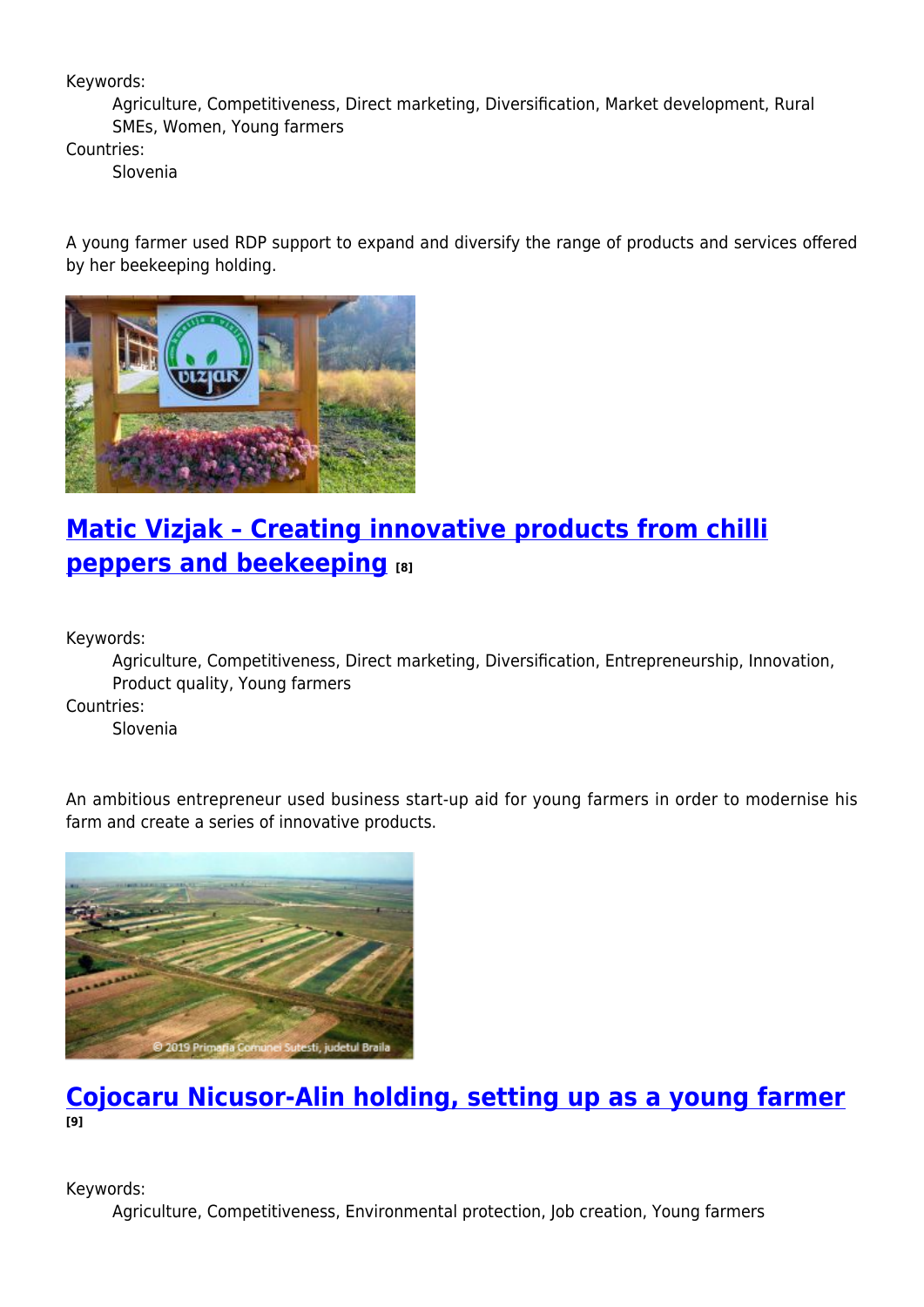Countries: Romania

Using RDP support to establish an agricultural holding, purchase agricultural machinery and launch a young farmer's career .



#### **[La Tournerie - 11 young agronomists starting up together in](https://enrd.ec.europa.eu/projects-practice/la-tournerie-11-young-agronomists-starting-together-agriculture_en) [agriculture](https://enrd.ec.europa.eu/projects-practice/la-tournerie-11-young-agronomists-starting-together-agriculture_en) [10]**

Keywords:

Agriculture, Animal husbandry, Competitiveness, Job creation, Organic farming, Young farmers Countries:

France

A group of young agronomists combined RDP support with innovative financial solutions like crowdfunding to develop a self-sufficient farm growing local, quality organic products.

#### **Pages**

**1** [2](https://enrd.ec.europa.eu/projects-practice/_en?page=1&project_keywords_filter=19753&%3Bamp%3Bproject_country=All&%3Bamp%3Bfield_enrd_prj_measure_tid=All&%3Bamp%3Bfield_enrd_prj_focus_area_tid=All&%3Bamp%3Bf%5B0%5D=im_field_enrd_prj_keywords%3A19741&%3Bf%5B0%5D=im_field_enrd_prj_keywords%3A19764&f%5B0%5D=im_field_enrd_prj_keywords%3A20475&f%5B1%5D=im_field_enrd_prj_keywords%3A20469&f%5B2%5D=sm_enrd_eu_countries%3AIreland&f%5B3%5D=sm_enrd_eu_countries%3AFrance&f%5B4%5D=im_field_enrd_prj_keywords%3A20461&f%5B5%5D=im_field_enrd_prj_keywords%3A20479&f%5B6%5D=im_field_enrd_prj_measure%3A17097&f%5B7%5D=im_field_enrd_prj_keywords%3A19739&f%5B8%5D=im_field_enrd_prj_focus_area%3A17127&f%5B9%5D=im_field_enrd_prj_keywords%3A20476&f%5B10%5D=im_field_enrd_prj_keywords%3A20466&f%5B11%5D=sm_enrd_eu_countries%3AEstonia&f%5B12%5D=sm_enrd_eu_countries%3ACzech%20Republic&f%5B13%5D=sm_enrd_eu_countries%3AGreece&f%5B14%5D=im_field_enrd_prj_keywords%3A19743&f%5B15%5D=sm_enrd_eu_countries%3ARomania&f%5B16%5D=im_field_enrd_prj_keywords%3A19729&f%5B17%5D=im_field_enrd_prj_focus_area%3A17116&f%5B18%5D=sm_enrd_eu_countries%3ASlovenia) [11]  $next$  [11] [last »](https://enrd.ec.europa.eu/projects-practice/_en?page=1&project_keywords_filter=19753&%3Bamp%3Bproject_country=All&%3Bamp%3Bfield_enrd_prj_measure_tid=All&%3Bamp%3Bfield_enrd_prj_focus_area_tid=All&%3Bamp%3Bf%5B0%5D=im_field_enrd_prj_keywords%3A19741&%3Bf%5B0%5D=im_field_enrd_prj_keywords%3A19764&f%5B0%5D=im_field_enrd_prj_keywords%3A20475&f%5B1%5D=im_field_enrd_prj_keywords%3A20469&f%5B2%5D=sm_enrd_eu_countries%3AIreland&f%5B3%5D=sm_enrd_eu_countries%3AFrance&f%5B4%5D=im_field_enrd_prj_keywords%3A20461&f%5B5%5D=im_field_enrd_prj_keywords%3A20479&f%5B6%5D=im_field_enrd_prj_measure%3A17097&f%5B7%5D=im_field_enrd_prj_keywords%3A19739&f%5B8%5D=im_field_enrd_prj_focus_area%3A17127&f%5B9%5D=im_field_enrd_prj_keywords%3A20476&f%5B10%5D=im_field_enrd_prj_keywords%3A20466&f%5B11%5D=sm_enrd_eu_countries%3AEstonia&f%5B12%5D=sm_enrd_eu_countries%3ACzech%20Republic&f%5B13%5D=sm_enrd_eu_countries%3AGreece&f%5B14%5D=im_field_enrd_prj_keywords%3A19743&f%5B15%5D=sm_enrd_eu_countries%3ARomania&f%5B16%5D=im_field_enrd_prj_keywords%3A19729&f%5B17%5D=im_field_enrd_prj_focus_area%3A17116&f%5B18%5D=sm_enrd_eu_countries%3ASlovenia) [11]

#### **Source URL:**

https://enrd.ec.europa.eu/projects-practice/\_en?project\_keywords\_filter=19753&amp%3Bamp%3Bproject\_country=All &amp%3Bamp%3Bfield\_enrd\_prj\_measure\_tid=All&amp%3Bamp%3Bfield\_enrd\_prj\_focus\_area\_tid=All&amp%3Bamp %3Bf%5B0%5D=im\_field\_enrd\_prj\_keywords%3A19741&amp%3Bf%5B0%5D=im\_field\_enrd\_prj\_keywords%3A19764& f%5B0%5D=im\_field\_enrd\_prj\_keywords%3A20475&f%5B1%5D=im\_field\_enrd\_prj\_keywords%3A20469&f%5B2%5D= sm\_enrd\_eu\_countries%3AIreland&f%5B3%5D=sm\_enrd\_eu\_countries%3AFrance&f%5B4%5D=im\_field\_enrd\_prj\_keyw ords%3A20461&f%5B5%5D=im\_field\_enrd\_prj\_keywords%3A20479&f%5B6%5D=im\_field\_enrd\_prj\_measure%3A1709